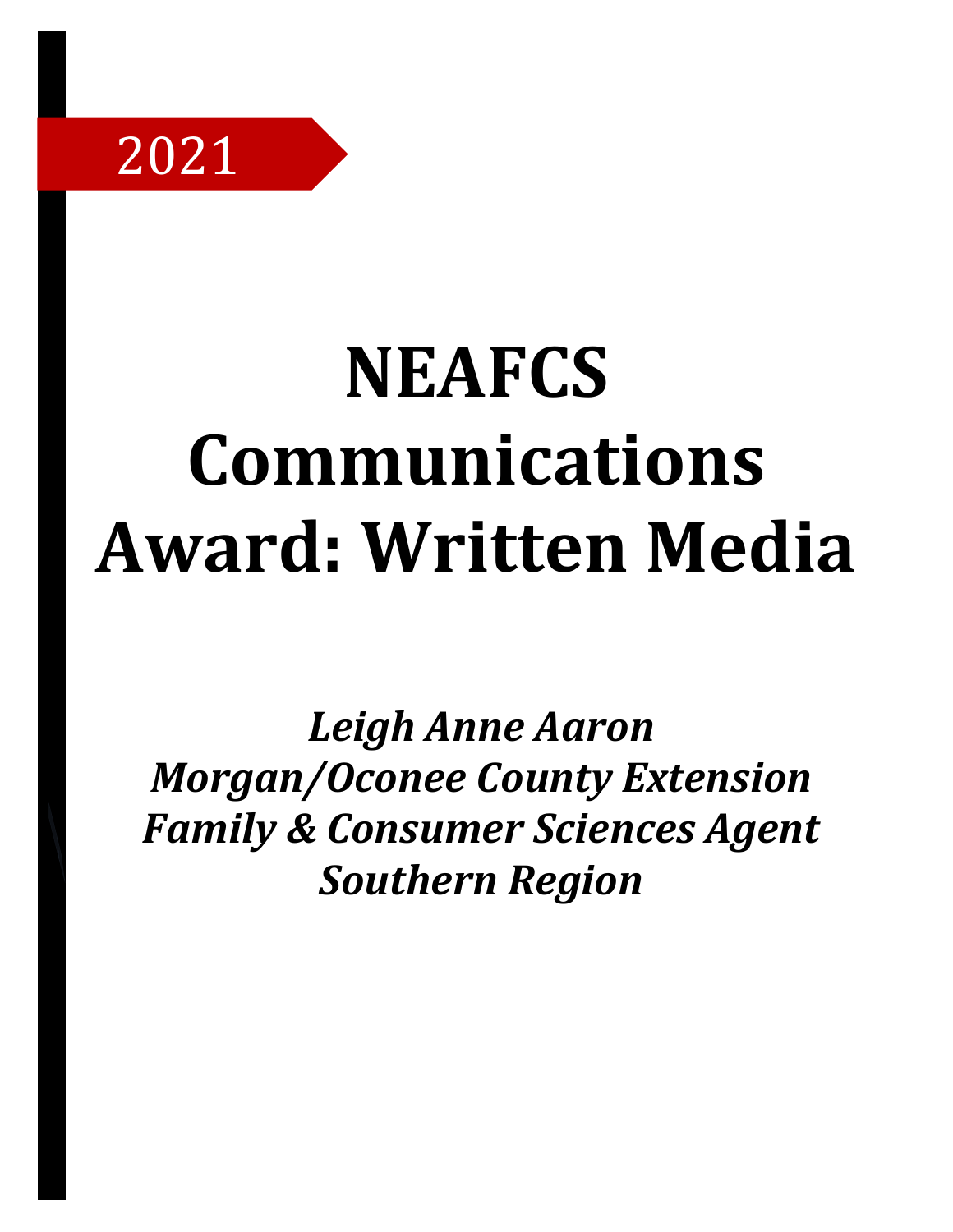# **Program Outline**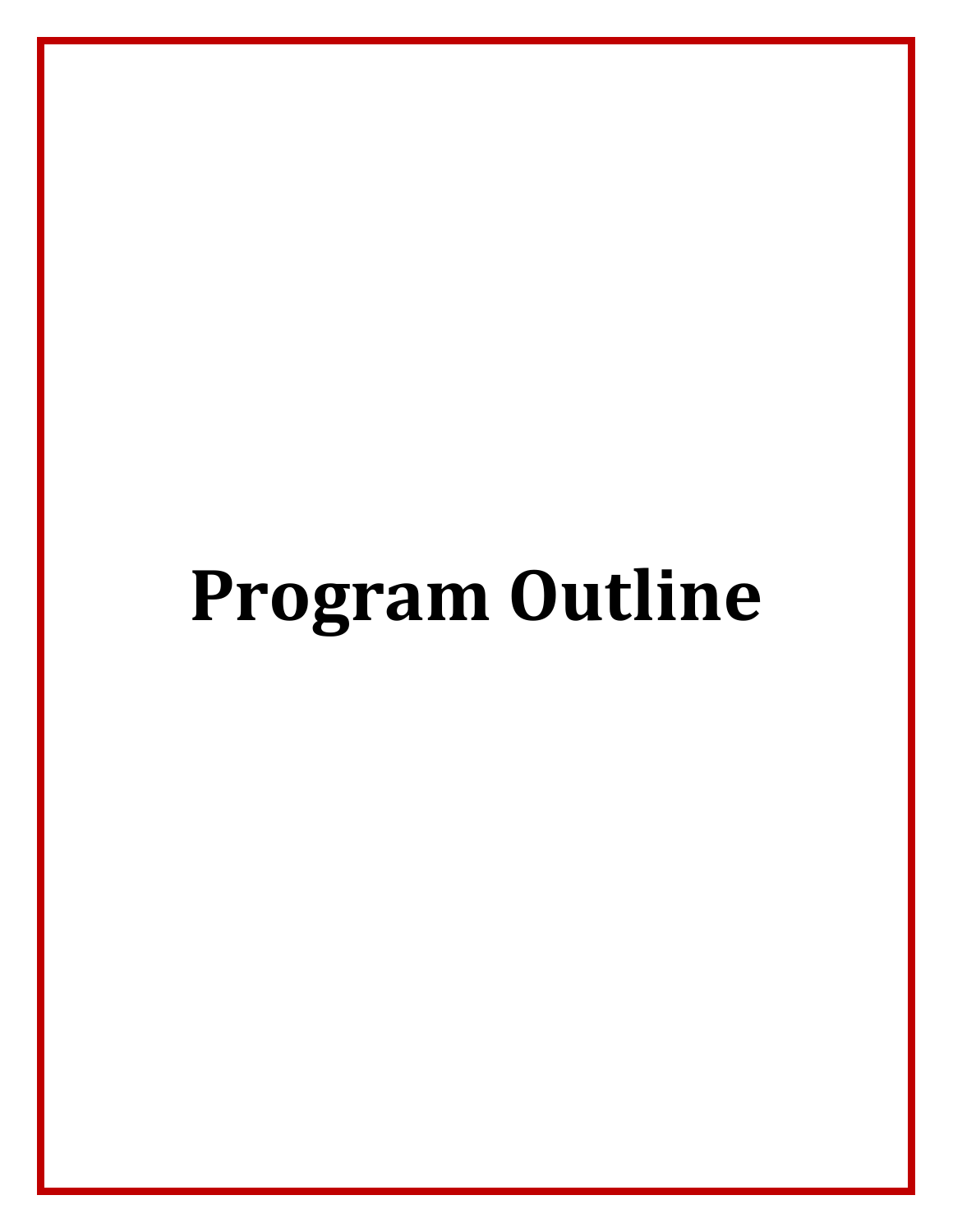#### **PROGRAM OUTLINE**

#### *a. Category:* Communications Awards ~ Written Media

*b. Subject/issue:* The Centers for Disease Control and Prevention (CDC) recommends people age 2 and older should wear a mask in public settings and when around people who don't live in their household to control the spread of severe acute respiratory syndrome coronavirus 2 (SARS-CoV-2). More evidence shows the effectiveness of wearing a mask; however, some people have increased skin problems from wearing a mask. I am one of those people. I started noticing increased redness and irritability on my face after about a month of consistently wearing a face covering while at work and in public spaces. Our skin is our largest organ and protects us from the environment. It's had a full-time job every day to continually regenerate and produce its own moisturization. However, most of us are not use to having to wear a mask on our face, so our skin is not used to it either.

UGA College of Agricultural and Environmental Sciences Marketing Specialist, Josh Paine, contacted me about ideas for news articles for the "Back to School" media kit. I pitched the idea of how students might have increased skin problems when they return to the classroom and have to wear a mask all day, especially those who already have acne or other skin conditions. Josh put me in contact with a local dermatologist, Dr. Allison Paine, to interview for the article. She was able to share with me what she had been seeing in her practice and confirmed my suspicion of an uptick in skin problems related to mask wearing. Dr. Paine mentioned frictional acne has been a problem in the past for specific people such as athletes wearing a chin guard or a violinist but now she has patients experiencing it from wearing their masks. She shared some great hygiene routines as well as over the counter products that are beneficial to keeping your face clear of breakouts. It was pertinent for me to share this information in the news article along with other tips for caring for your face as well as your mask.

#### *c. Target Audience:* General population

#### *d. Where program has been used:* The article was written for CAES Newswire

[\(https://newswire.caes.uga.edu/story.html?storyid=8451&story=Avoiding-Maskne\)](https://newswire.caes.uga.edu/story.html?storyid=8451&story=Avoiding-Maskne) which

is the online news service of the University of Georgia College of Agricultural and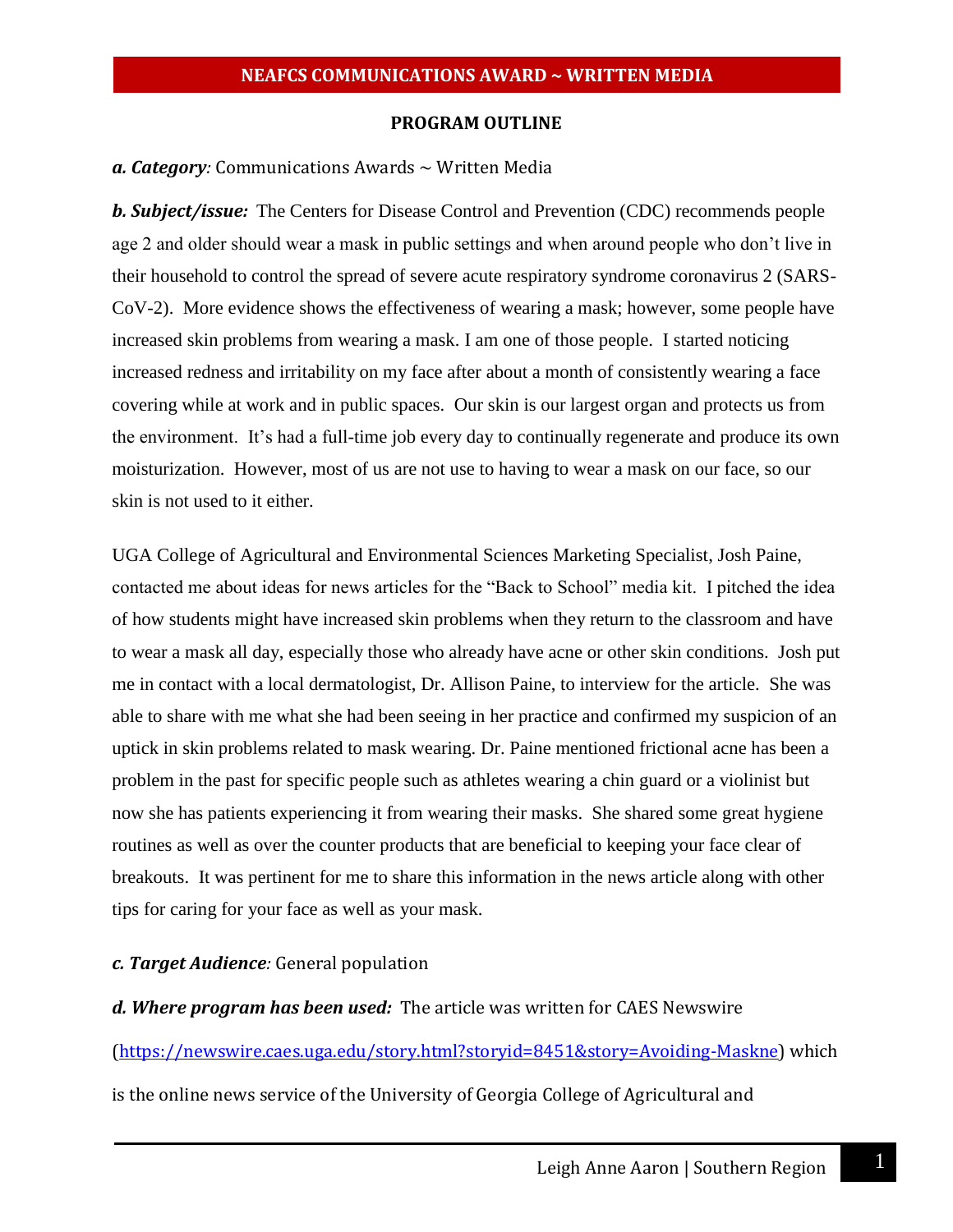#### **NEAFCS COMMUNICATIONS AWARD ~ WRITTEN MEDIA**

Environmental Sciences, including [UGA Cooperative](http://www.caes.uga.edu/extension/)  [Extension](http://www.caes.uga.edu/extension/) and th[e Georgia Agricultural Experiment](http://www.caes.uga.edu/research/index.cfm)  [Stations.](http://www.caes.uga.edu/research/index.cfm) This service is provided in cooperation with allied [colleges,](http://www.fcs.uga.edu/ext/) [schools](http://www.forestry.uga.edu/about/index.php) and institutes of the University of Georgia. For more than 90 years, it has been Georgia's trusted news source for educational information about agriculture, the environment, families and consumer science. They strive to present high-quality, consistent information to [subscribers](http://georgiafaces.caes.uga.edu/index.cfm?public=about#application.IndexPageURL#?public=subscribe)



that has educational value to Georgians. In addition to being featured on the UGA CAES website, the article was also published in 11 news outlets and 2 newsletters.

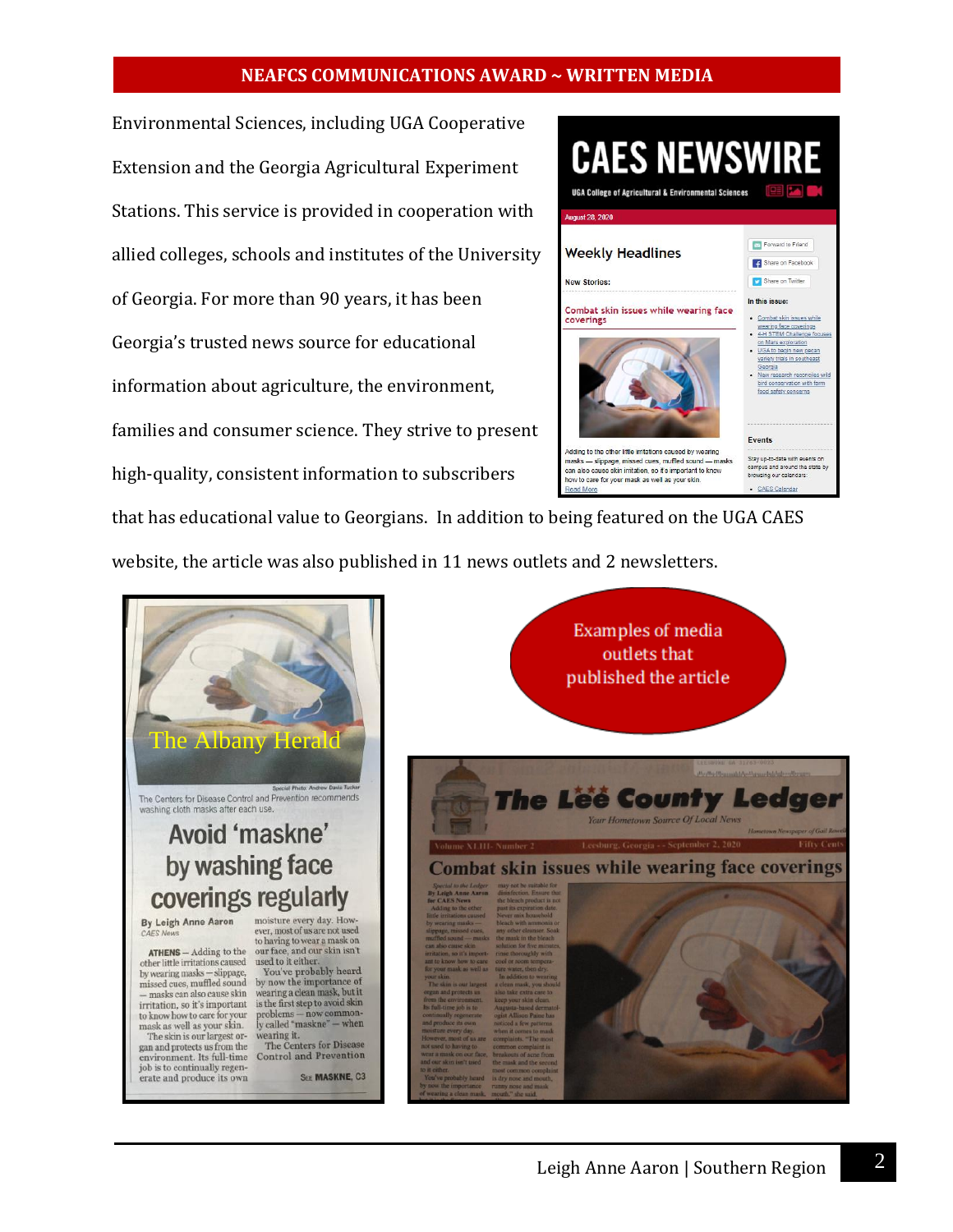### *e. Number of people reached:*

| <b>News Outlet</b>                            | <b>Circulation</b>                     |
|-----------------------------------------------|----------------------------------------|
| UGA College of Agricultural and Environmental |                                        |
| <b>Sciences Media Newswire</b>                | 853 media subscribers                  |
| Florida Morning Ag Clips                      | "Distributed to thousands" per website |
| <b>Griffin Daily News</b>                     | 7,337                                  |
| The Lee County Ledger                         | 3,750                                  |
| The Albany Herald                             | 21,700                                 |
| The Moultrie Observer                         | 3,000                                  |
| Rockdale Citizen                              | 5,338                                  |
| Jackson Progress-Argus                        | 2,500                                  |
| <b>Gwinnett Daily Post</b>                    | 68,000                                 |
| Henry Herald                                  | 30,000                                 |
| The Newnan Times Herald                       | 10,000                                 |
| <b>Clayton News Daily</b>                     | 21,000                                 |
| <b>Elbert County Extension Newsletter</b>     | 134                                    |
| Elbert County Extension e-Newsletter          | 387                                    |
| <b>TOTAL ESTIMATED CIRCULATION</b>            | 174,000                                |

*f. Evidence of impact on participants/clientele/audience:* The "Combat skin issues while wearing face coverings" news article provided research-based, reliable information about how to care for your skin if you have problems from wearing a mask. Readers could put into practice American Academy of Dermatology's nine tips to prevent face mask skin issues, which I shared in the article.

*g. Resources used:* Information from the CDC, Mayo Clinic and American Academy of Dermatology websites and a personal interview with Dermatologist Dr. Allison Paine.

*h. Percentage of the information written/prepared by applicant:* 90%

*i. Indicate information from university and/or USDA sources:* The following articles

were read by the applicant as part of the research for the "Combat skin issues while

wearing face coverings" news article.

"Practicing with masks before school starts can help kids with new rules" by Cal

Powell, UGA College of Family and Consumer Sciences Public Relations Coordinator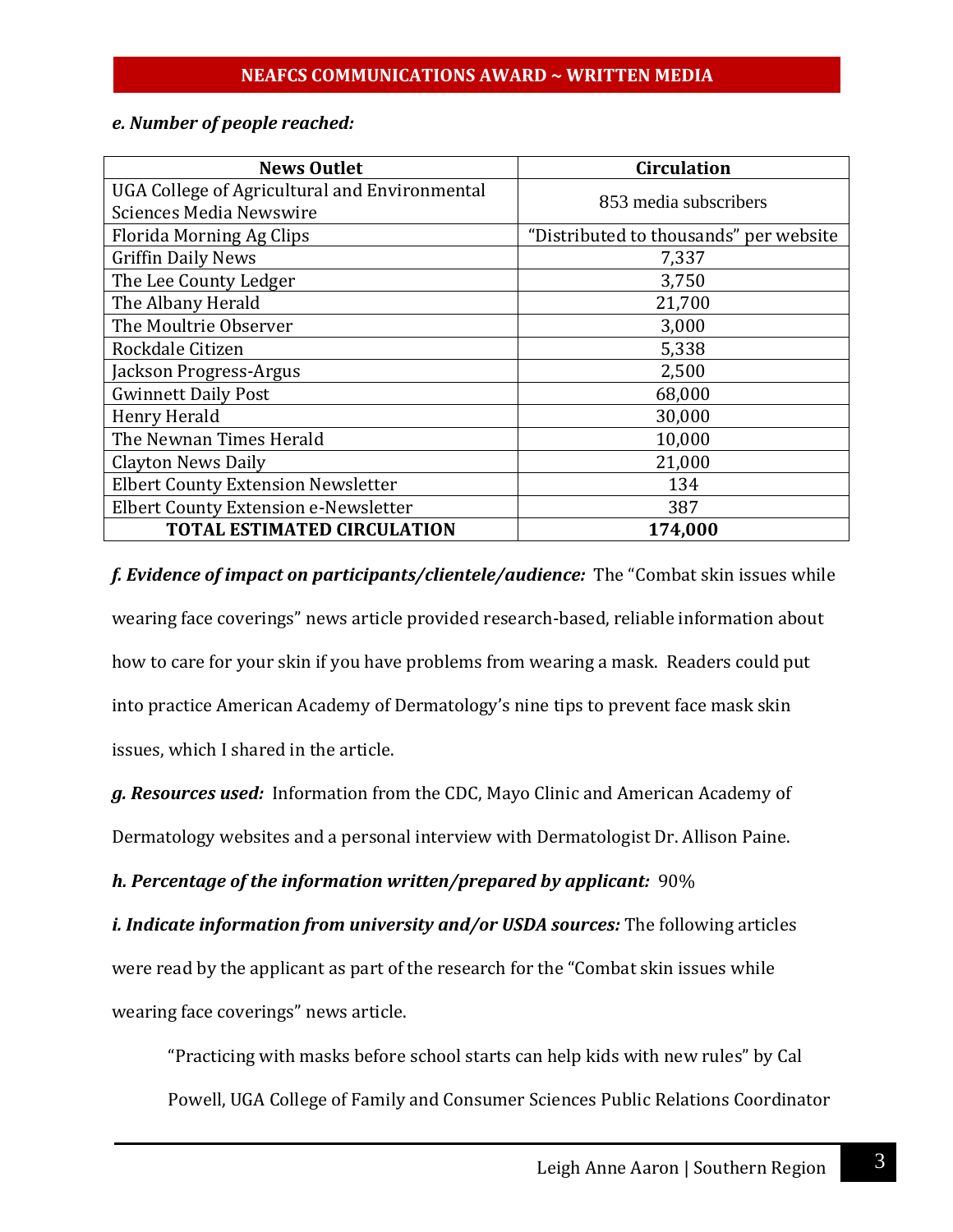### **NEAFCS COMMUNICATIONS AWARD ~ WRITTEN MEDIA**

"Wearing a Mask: Show That You Care by Justin Miller, Alabama Extension

Communications and Marketing Specialist II

"Back to School: Mask up to protect your child and others" by Tracy Courage,

Arkansas Cooperative Extension Service Communications Services Director

*j. Indicate how Extension Service is identified:* The article includes the identification of

the Extension County Agent and UGA Cooperative Extension.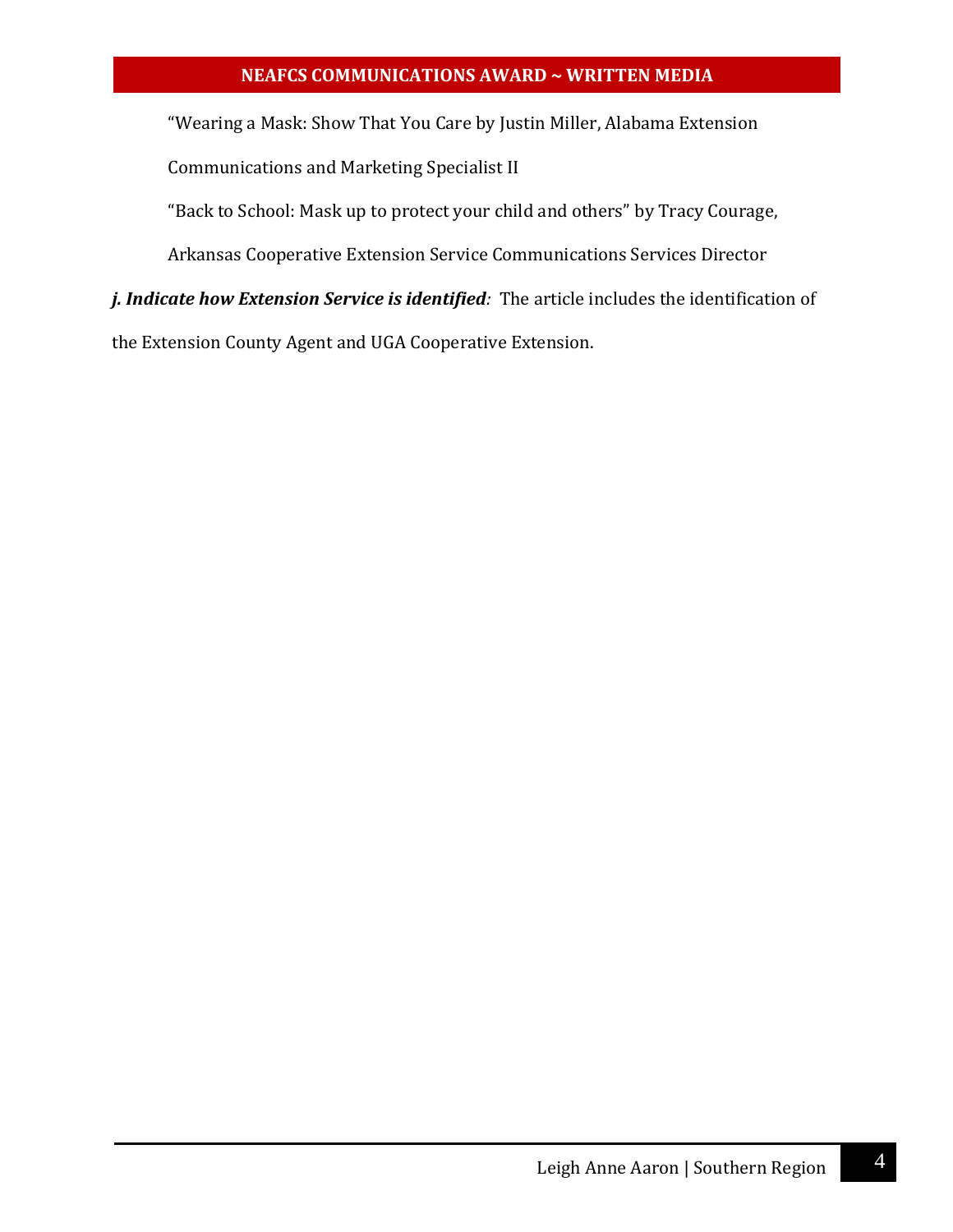# **Supporting Materials**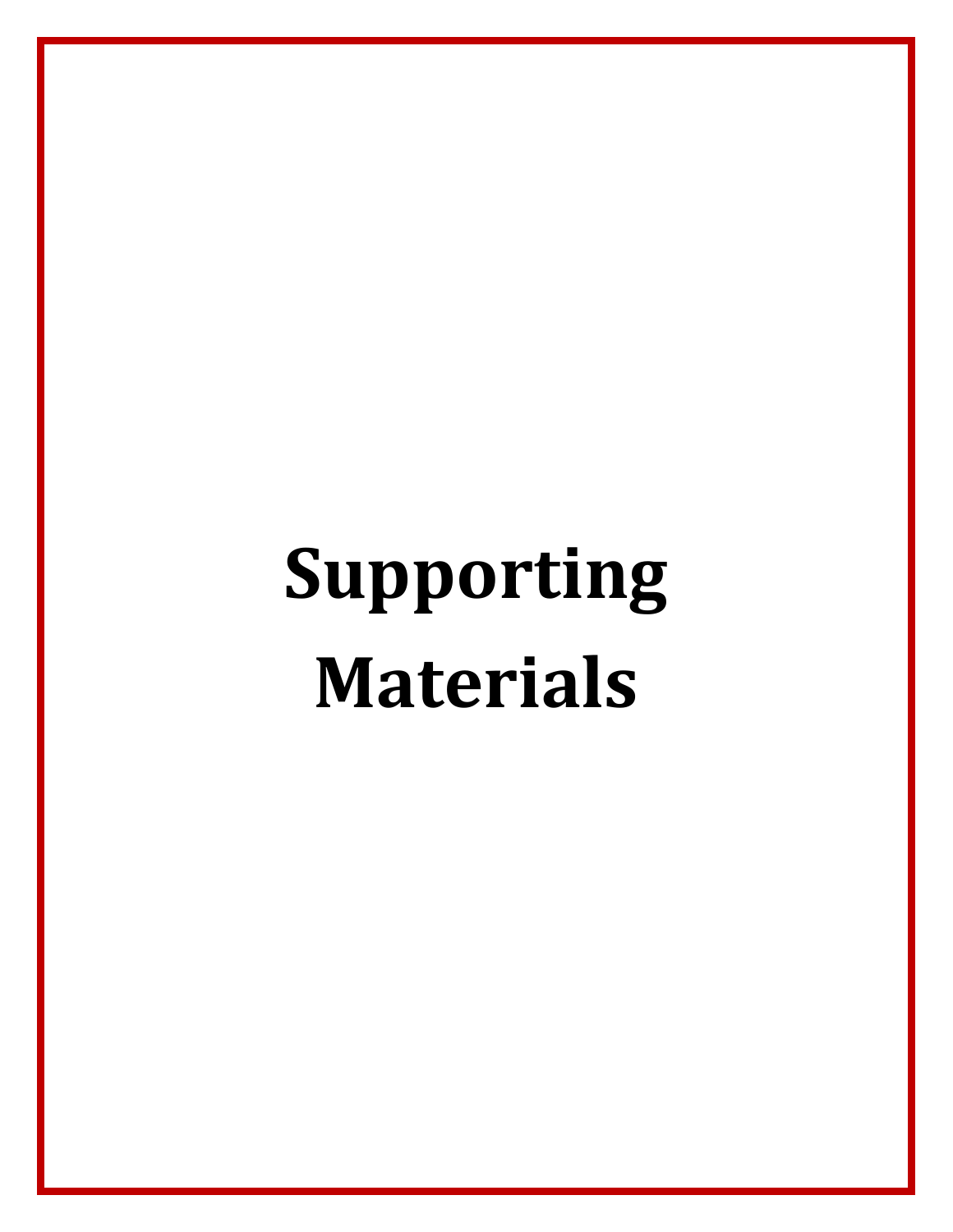For Immediate Release [laa@uga.edu](mailto:laa@uga.edu)

Combat skin issues while wearing face coverings By Leigh Anne Aaron Morgan and Oconee Counties Family and Consumer Sciences Extension Agent

Irritated by wearing your mask and your skin is too? You are not alone. Masks seem to be here to stay, so it's important to know not only how to care for your mask but also your skin.

You've probably heard by now the importance of wearing a clean mask, but it is the first step to avoid skin problems when wearing it. The Centers for Disease Control and Prevention (CDC) recommends washing your mask after each use. You can include your mask with your regular laundry. Use regular laundry detergent and the warmest appropriate water setting for the cloth used to make the mask. Be sure to dry your mask too in the dryer or by air drying. In the dryer, use the highest heat setting and leave in until completely dry. Or air dry your mask by laying it flat to dry completely. It is best to place it in direct sunlight if you choose to air dry. You can also wash your mask by hand if you prefer. Prepare a bleach solution by mixing: 5 tablespoons (1/3rd cup) household bleach per gallon of room temperature water or 4 teaspoons household bleach per quart of room temperature water. Check the label to see if your bleach is intended for disinfection. Some bleach products, such as those designed for safe use on colored clothing, may not be suitable for disinfection. Ensure the bleach product is not past its expiration date. Never mix household bleach with ammonia or any other cleanser. Soak the mask in the bleach solution for 5 minutes. Rinse thoroughly with cool or room temperature water.

Now that you are ready to wear your clean mask, you should also take extra care to keep your skin clean. Dermatologist Dr. Allison Paine shares, "I am seeing a couple general patterns when it comes to complaints about masks. The most common is breakouts/acne from the mask and the second most common complaint is dry nose and mouth, runny nose and mask mouth." Dr. Paine explained that the frictional component of the mask is irritating to skin and accounts for "frictional acne" people are experiencing. She recommends choosing a mask that is breathable, washable, and does not create irritation to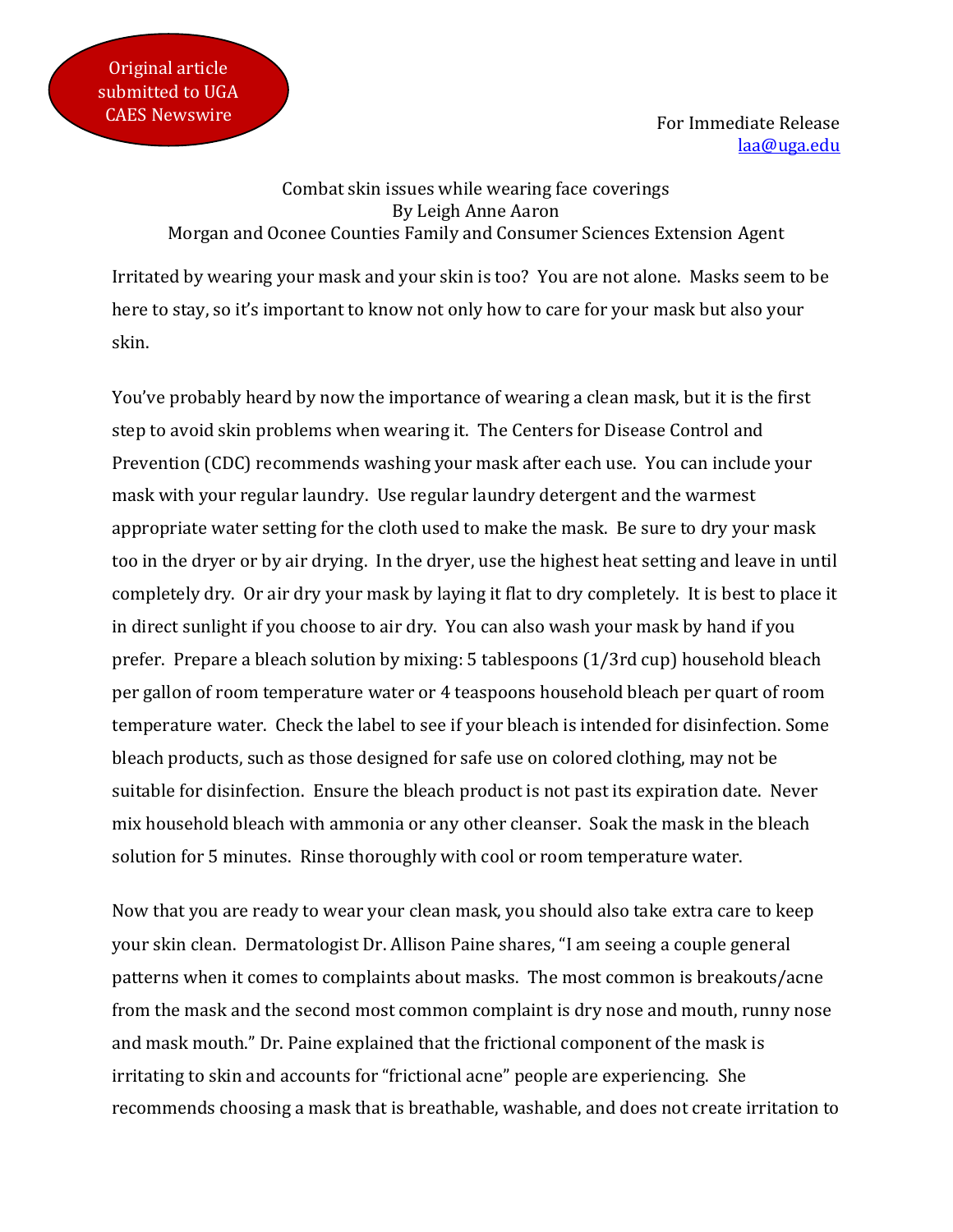your skin to alleviate both concerns and to focus on an impeccable hygiene routine for skin and dental care.

According to the American Academy of Dermatology, follow these nine ways to prevent face mask skin problems.

- 1) Cleanse and moisturize your face daily. Gentle skin care can prevent skin problems. Wash your face with an antibacterial product. Dr. Paine suggests a Benzoyl peroxide wash with a lower percentage of 5% or less, but be sure to use a silicone/dimethicone based moisturizer afterwards.
- 2) Protect your lips by applying petroleum jelly. Dry skin and chapped lips are common face-mask skin problems. To prevent breakouts, take care to apply the petroleum jelly only to your lips. Don't forget your nose. The inside of your nose can be like chapped lips, so it can also be beneficial to use petroleum jelly up the entrance of your nasal passageway.
- 3) Skip the makeup when wearing a mask. Beneath a mask, makeup is more likely to clog your pores and lead to breakouts. If makeup is necessary, use only products labeled "non-comedogenic" or "oil free."
- 4) Avoid trying new skin care products that can irritate your skin. Wearing a mask for even a short time can make your skin more sensitive. To reduce skin problems, avoid trying harsh products, such as a chemical peel, exfoliant, or retinoid, for the first time.
- 5) Use less of certain skin care products if your face becomes irritated. When you cover your face with a mask, some skin care products that you've used in the past, such as aftershave, may irritate your skin.
- 6) Wear the right mask. To reduce skin problems, look for masks that offer soft, natural, and breathable fabric, such as cotton. Avoid synthetic fabrics, such as nylon, polyester, and rayon. Choose fabric on the inside that feels soft if you have sensitive skin.
- 7) Take a 15-minute mask break every 4 hours. Health care workers on the frontlines of the coronavirus pandemic have found that this helps save their skin. Of course,